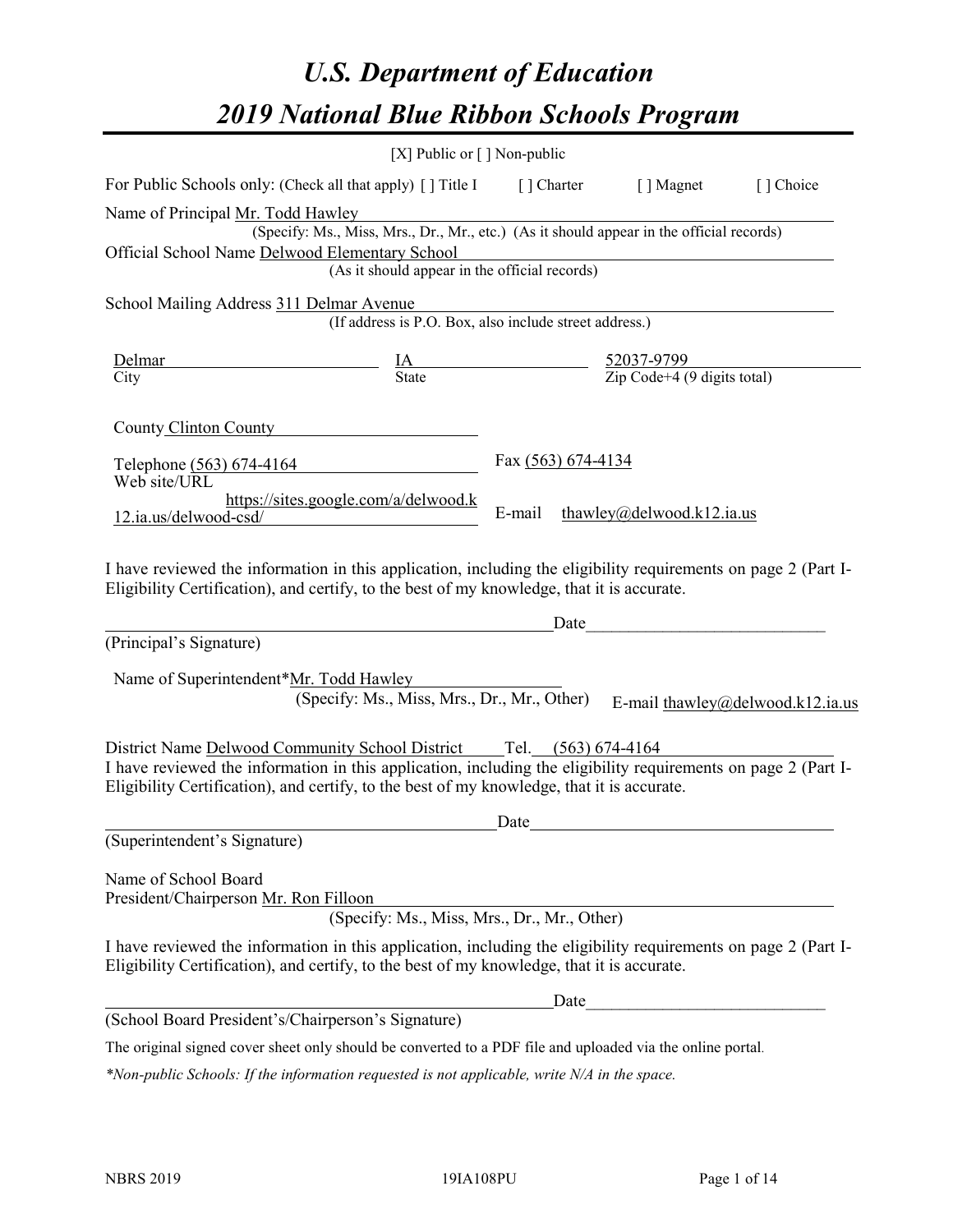The signatures on the first page of this application (cover page) certify that each of the statements below, concerning the school's eligibility and compliance with U.S. Department of Education and National Blue Ribbon Schools requirements, are true and correct.

1. All nominated public schools must meet the state's performance targets in reading (or English language arts) and mathematics and other academic indicators (i.e., attendance rate and graduation rate), for the all students group, including having participation rates of at least 95 percent using the most recent accountability results available for nomination.

2. To meet final eligibility, all nominated public schools must be certified by states prior to September 2019 in order to meet all eligibility requirements. Any status appeals must be resolved at least two weeks before the awards ceremony for the school to receive the award.

3. The school configuration includes one or more of grades K-12. Schools on the same campus with one principal, even a K-12 school, must apply as an entire school.

4. The school has been in existence for five full years, that is, from at least September 2013 and each tested grade must have been part of the school for the past three years.

5. The nominated school has not received the National Blue Ribbon Schools award in the past five years: 2014, 2015, 2016, 2017, or 2018.

6. The nominated school has no history of testing irregularities, nor have charges of irregularities been brought against the school at the time of nomination. If irregularities are later discovered and proven by the state, the U.S. Department of Education reserves the right to disqualify a school's application and/or rescind a school's award.

7. The nominated school has not been identified by the state as "persistently dangerous" within the last two years.

8. The nominated school or district is not refusing Office of Civil Rights (OCR) access to information necessary to investigate a civil rights complaint or to conduct a district-wide compliance review.

9. The OCR has not issued a violation letter of findings to the school district concluding that the nominated school or the district as a whole has violated one or more of the civil rights statutes. A violation letter of findings will not be considered outstanding if OCR has accepted a corrective action plan from the district to remedy the violation.

10. The U.S. Department of Justice does not have a pending suit alleging that the nominated school or the school district, as a whole, has violated one or more of the civil rights statutes or the Constitution's equal protection clause.

11. There are no findings of violations of the Individuals with Disabilities Education Act in a U.S. Department of Education monitoring report that apply to the school or school district in question; or if there are such findings, the state or district has corrected, or agreed to correct, the findings.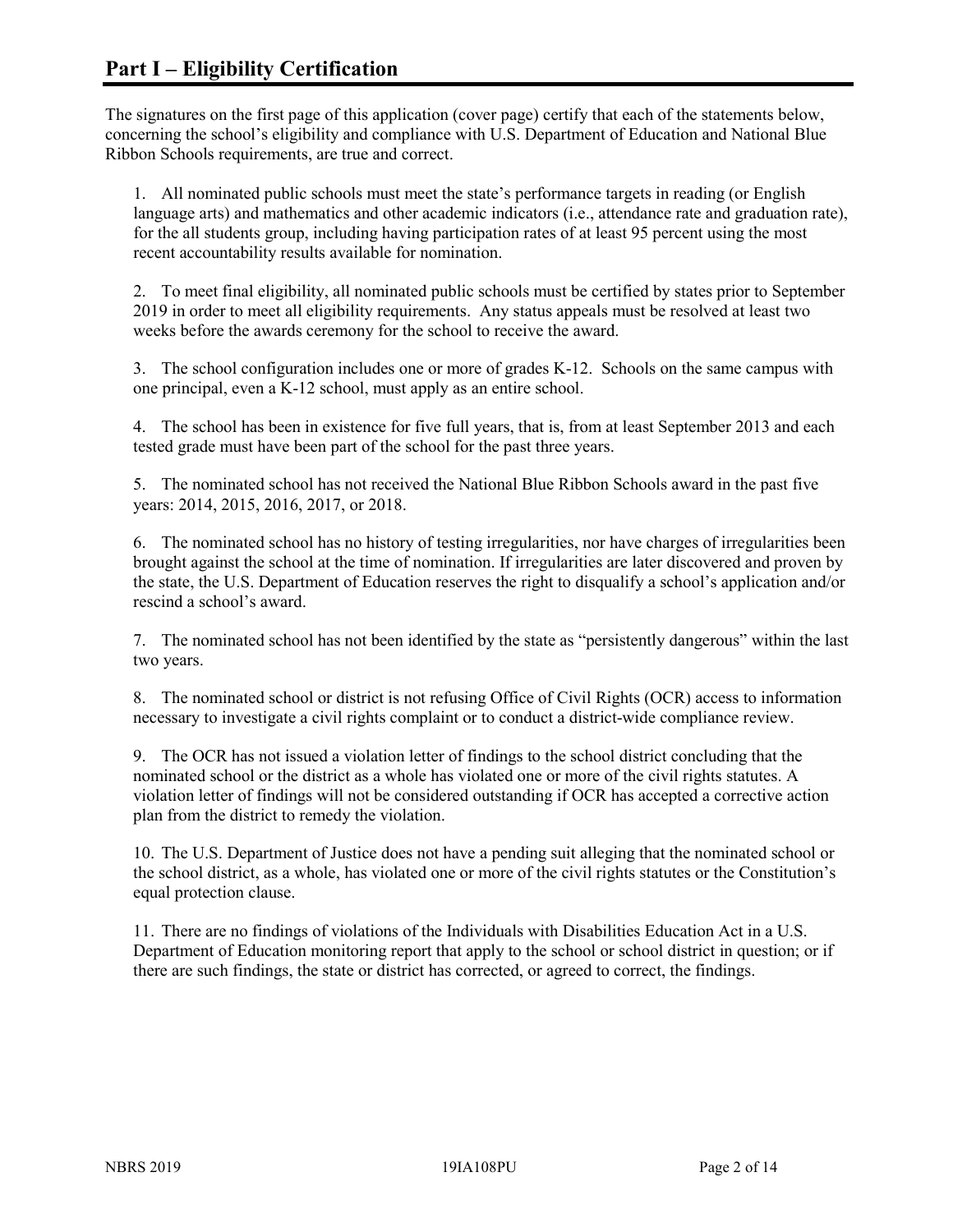#### **Data should be provided for the most recent school year (2018-2019) unless otherwise stated.**

#### **DISTRICT**

1. Number of schools in the district  $1$  Elementary schools (includes K-8) (per district designation): 0 Middle/Junior high schools  $\underline{0}$  High schools 0 K-12 schools

1 TOTAL

**SCHOOL** (To be completed by all schools)

2. Category that best describes the area where the school is located:

[ ] Urban or large central city

[ ] Suburban

[X] Rural or small city/town

3. Number of students as of October 1, 2018 enrolled at each grade level or its equivalent in applying school:

| Grade                           | # of         | # of Females | <b>Grade Total</b> |
|---------------------------------|--------------|--------------|--------------------|
|                                 | <b>Males</b> |              |                    |
| <b>PreK</b>                     | 9            | 10           | 19                 |
| $\mathbf K$                     | 16           | 9            | 25                 |
| 1                               | 13           | 10           | 23                 |
| 2                               | 13           | 9            | 22                 |
| 3                               | 9            | 11           | 20                 |
| $\overline{\mathbf{4}}$         | 6            | 8            | 14                 |
| 5                               | 12           | 11           | 23                 |
| 6                               | 7            | 9            | 16                 |
| 7                               | 0            | $\theta$     | 0                  |
| 8                               | 0            | 0            | 0                  |
| 9                               | 0            | 0            | 0                  |
| 10                              | 0            | 0            | 0                  |
| 11                              | $\theta$     | 0            | 0                  |
| 12 or higher                    | 0            | 0            | 0                  |
| <b>Total</b><br><b>Students</b> | 85           | 77           | 162                |

\*Schools that house PreK programs should count preschool students **only** if the school administration is responsible for the program.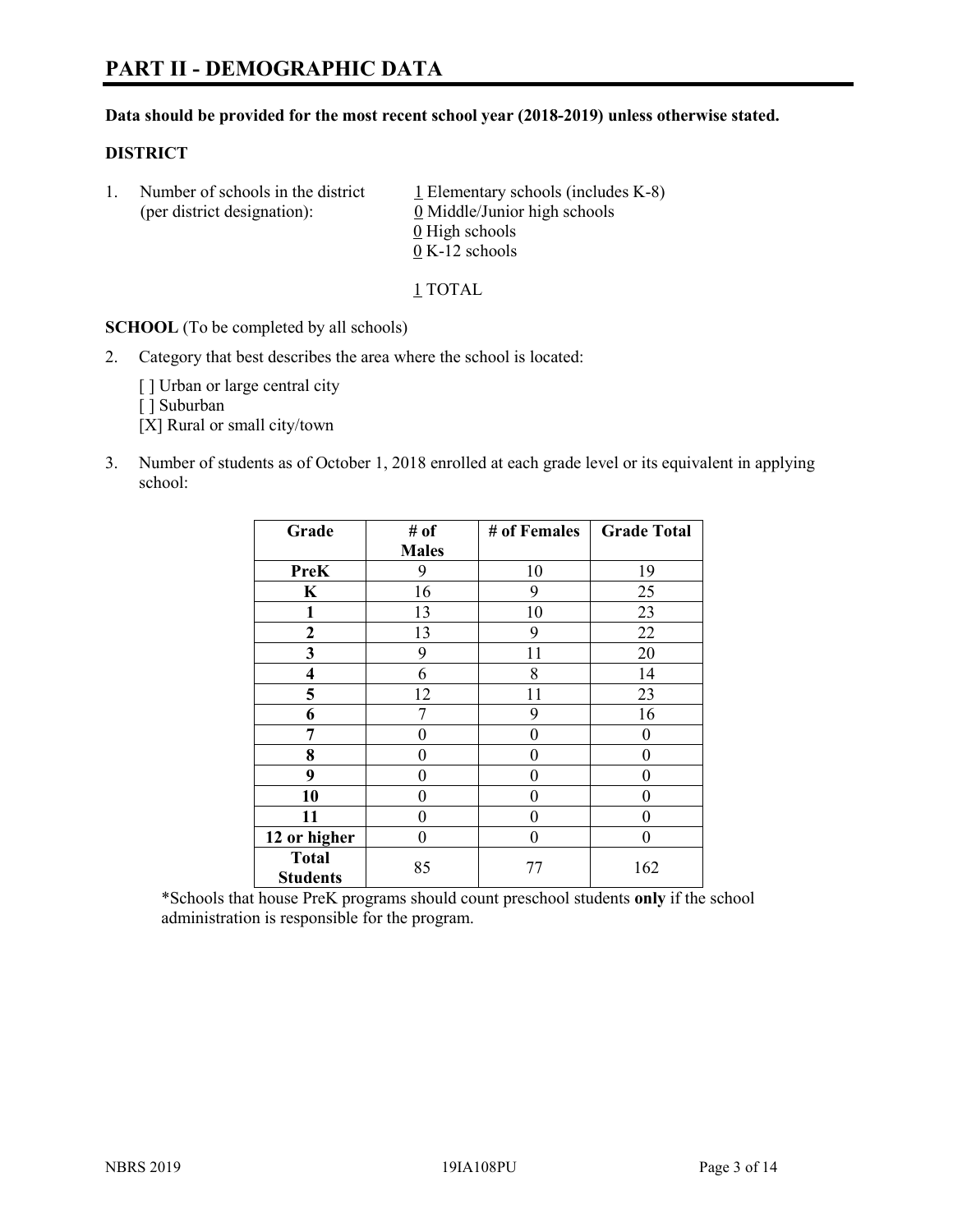4. Racial/ethnic composition of  $0\%$  American Indian or Alaska Native the school (if unknown, estimate): 0 % Asian

4 % Black or African American 1 % Hispanic or Latino 1 % Native Hawaiian or Other Pacific Islander 88 % White  $6\%$  Two or more races **100 % Total**

(Only these seven standard categories should be used to report the racial/ethnic composition of your school. The Final Guidance on Maintaining, Collecting, and Reporting Racial and Ethnic Data to the U.S. Department of Education published in the October 19, 2007 *Federal Register* provides definitions for each of the seven categories.)

5. Student turnover, or mobility rate, during the 2017 – 2018 school year: 4%

If the mobility rate is above 15%, please explain.

This rate should be calculated using the grid below. The answer to (6) is the mobility rate.

| <b>Steps For Determining Mobility Rate</b>    | Answer |
|-----------------------------------------------|--------|
| (1) Number of students who transferred to     |        |
| the school after October 1, 2017 until the    | 5      |
| end of the 2017-2018 school year              |        |
| (2) Number of students who transferred        |        |
| from the school after October 1, 2017 until   | 3      |
| the end of the 2017-2018 school year          |        |
| (3) Total of all transferred students [sum of | 8      |
| rows $(1)$ and $(2)$ ]                        |        |
| (4) Total number of students in the school as | 178    |
| of October 1, 2017                            |        |
| $(5)$ Total transferred students in row $(3)$ | 0.04   |
| divided by total students in row (4)          |        |
| (6) Amount in row (5) multiplied by 100       |        |

6. English Language Learners (ELL) in the school:  $0\%$ 

0 Total number ELL

Specify each non-English language represented in the school (separate languages by commas):

7. Students eligible for free/reduced-priced meals: 44 % Total number students who qualify:  $\frac{71}{2}$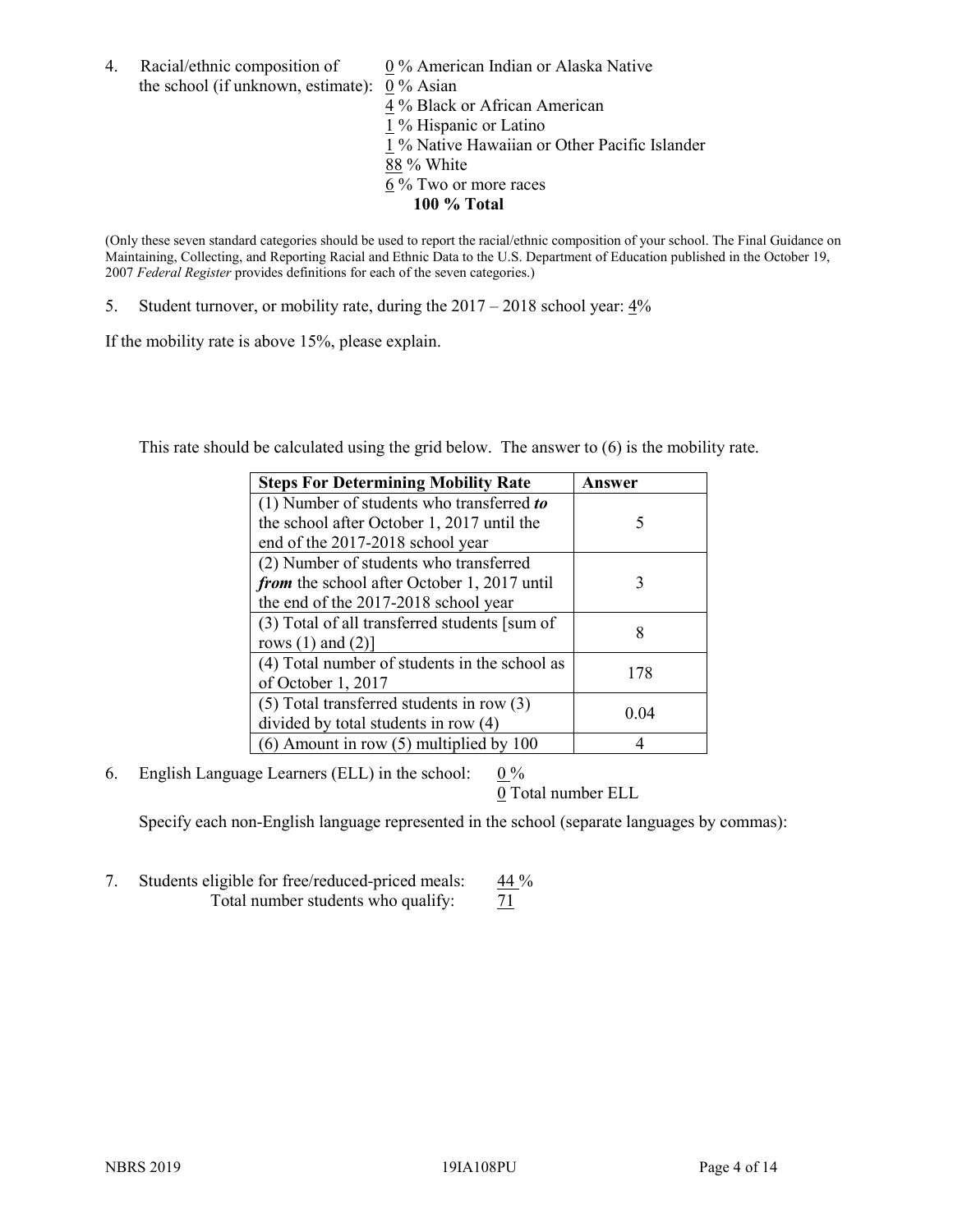25 Total number of students served

Indicate below the number of students with disabilities according to conditions designated in the Individuals with Disabilities Education Act. Do not add additional conditions. It is possible that students may be classified in more than one condition.

| 0 Autism                  | 19 Multiple Disabilities                |
|---------------------------|-----------------------------------------|
| 0 Deafness                | 0 Orthopedic Impairment                 |
| 0 Deaf-Blindness          | 0 Other Health Impaired                 |
| 0 Developmental Delay     | 0 Specific Learning Disability          |
| 0 Emotional Disturbance   | 5 Speech or Language Impairment         |
| 0 Hearing Impairment      | 0 Traumatic Brain Injury                |
| 0 Intellectual Disability | 1 Visual Impairment Including Blindness |

- 9. Number of years the principal has been in her/his position at this school:  $\frac{3}{5}$
- 10. Use Full-Time Equivalents (FTEs), rounded to nearest whole numeral, to indicate the number of school staff in each of the categories below:

|                                                                                                                                                                                                                              | <b>Number of Staff</b> |
|------------------------------------------------------------------------------------------------------------------------------------------------------------------------------------------------------------------------------|------------------------|
| Administrators                                                                                                                                                                                                               |                        |
| Classroom teachers including those<br>teaching high school specialty<br>subjects, e.g., third grade teacher,<br>history teacher, algebra teacher.                                                                            | 9                      |
| Resource teachers/specialists/coaches<br>e.g., reading specialist, science coach,<br>special education teacher, technology<br>specialist, art teacher, etc.                                                                  |                        |
| Paraprofessionals under the<br>supervision of a professional<br>supporting single, group, or classroom<br>students.                                                                                                          | 7                      |
| Student support personnel<br>e.g., school counselors, behavior<br>interventionists, mental/physical<br>health service providers,<br>psychologists, family engagement<br>liaisons, career/college attainment<br>coaches, etc. |                        |

11. Average student-classroom teacher ratio, that is, the number of students in the school divided by the FTE of classroom teachers, e.g.,  $22:1$  18:1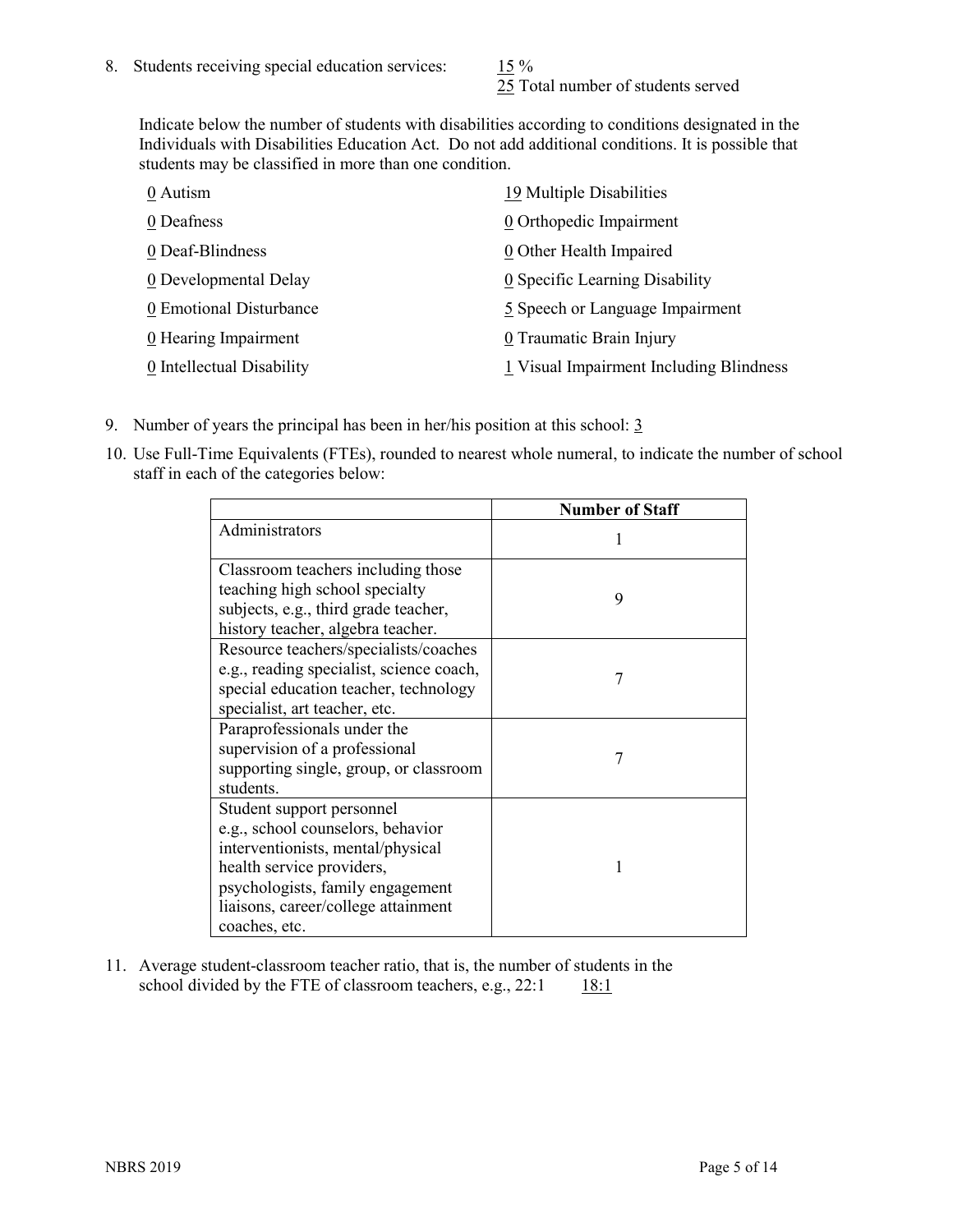12. Show daily student attendance rates. Only high schools need to supply yearly graduation rates.

| <b>Required Information</b> | 2017-2018 | 2016-2017 | 2015-2016 | 2014-2015 | 2013-2014 |
|-----------------------------|-----------|-----------|-----------|-----------|-----------|
| Daily student attendance    | 96%       | 96%       | 96%       | 96%       | $97\%$    |
| High school graduation rate | $0\%$     | $0\%$     | $0\%$     | $0\%$     | $0\%$     |

#### 13. **For high schools only, that is, schools ending in grade 12 or higher.**

Show percentages to indicate the post-secondary status of students who graduated in Spring 2018.

| <b>Post-Secondary Status</b>                  |       |
|-----------------------------------------------|-------|
| Graduating class size                         |       |
| Enrolled in a 4-year college or university    | $0\%$ |
| Enrolled in a community college               | 0%    |
| Enrolled in career/technical training program | 0%    |
| Found employment                              | 0%    |
| Joined the military or other public service   | 0%    |
| Other                                         | በ‰    |

14. Indicate whether your school has previously received a National Blue Ribbon Schools award. Yes No X

If yes, select the year in which your school received the award.

15. In a couple of sentences, provide the school's mission or vision statement.

Delwood Community School District strives to meet the individual needs of children in a family atmosphere, promoting positive and creative learning.

16. **For public schools only**, if the school is a magnet, charter, or choice school, explain how students are chosen to attend.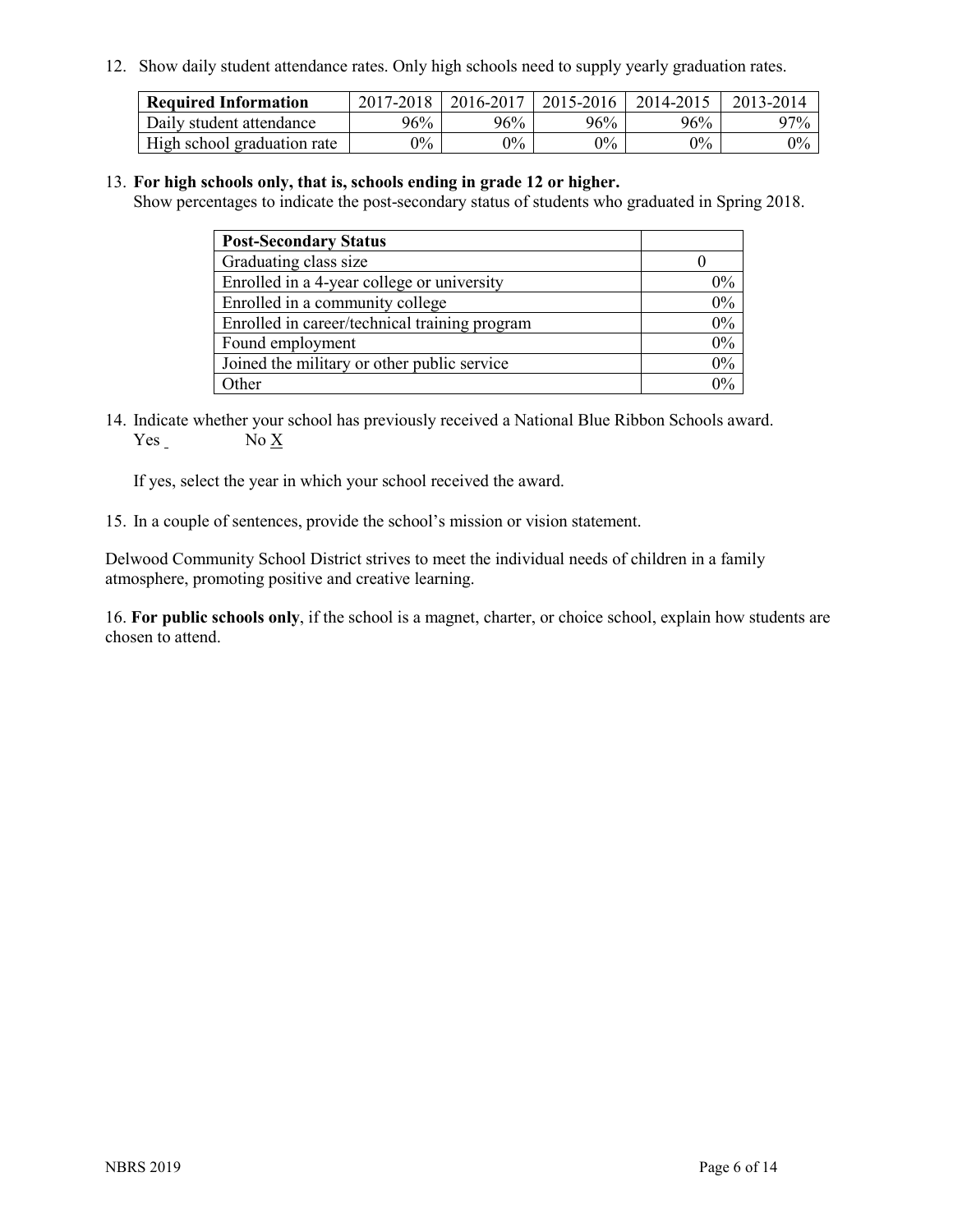# **PART III – SUMMARY**

The Delwood Community School District is located in Delmar, Iowa, about thirty minutes north of the Quad Cities. Delwood CSD was created when the schools of Delmar and Elwood combined in 1963-1964. Delwood began a 7-12 whole grade sharing agreement with Maquoketa School District in the fall of 1987. Delmar is a rural community of around 500 residents. Delmar is known for having a restored depot that was part of the Orphan Train in the late 1800's. The town also boasts one of the oldest Calabooses (jails) in Iowa. It was built in the late 1800's and is on the Historic Registry. Delmar is building a splash pad and full basketball court in the summer of 2019.

Over 40% of Delwood's student population qualified for free and reduced lunch in 2018. Thirty percent of Delwood's student population open enrolls in from other districts in the area. Most of the families in Delmar travel to the Quad Cities for work. Like many rural towns, the school is the hub of activity. The community uses the gym for events during the year and fills the building on nights of school concerts.

A strong and committed school board supports the Delwood School District. One of the school board goals is to maintain a strong preschool in our district. To that end, this year we completed a new \$960,000 Preschool addition to our building to better serve the preschool students in the area.

Delwood has a strong Muti-Tiered System of Supports for students who need assistance in academics. We are very fortunate to have several general education support staff in the building to help and assist teachers and students at Delwood, especially with daily interventions in reading and math.

Delwood Elementary is going through the first year training of Positive Behavioral Interventions and Support (PBIS) with our local AEA. We had those types of initiatives the last couple of years but we are going through the official training this year. This year we also began having morning meetings in the grade level classrooms. During those meetings we incorporated social skill training for our students and reinforced these skills building-wide. Last year we began to notice a rise in students' social and emotional needs. In response to those concerns, the Delwood School Board supported our building by hiring a full time counselor. This position allows for classroom instruction once per week, small group lunch buddies and personal 1-1 counseling through the week.

Delwood recently brought back their Parent Teacher Organization. This group meets monthly and helps support the school community with parent nights, Sunday activities in the gym, classroom necessities and classroom volunteers. They design fundraisers 3-4 times per year and those resources go back into the building or for classroom needs.

Delwood has a Student Council that helps foster a climate for student voice and service. The Council members read the daily announcements to the student body over the intercom. They also help with fundraisers for the school such as popcorn Friday where students pay for a bag of popcorn to support the activities of the Student Council. Student Council members also help around the school when needed.

The Delwood Elementary staff is very proud to be nominated as a National Blue Ribbon School and have an opportunity to represent the state of Iowa. Our Delwood Community School District is dedicated to helping our young people of Iowa be great citizens and high achievers in any field they choose. The state of Iowa has a great history and tradition of excellence and we plan to continue that path.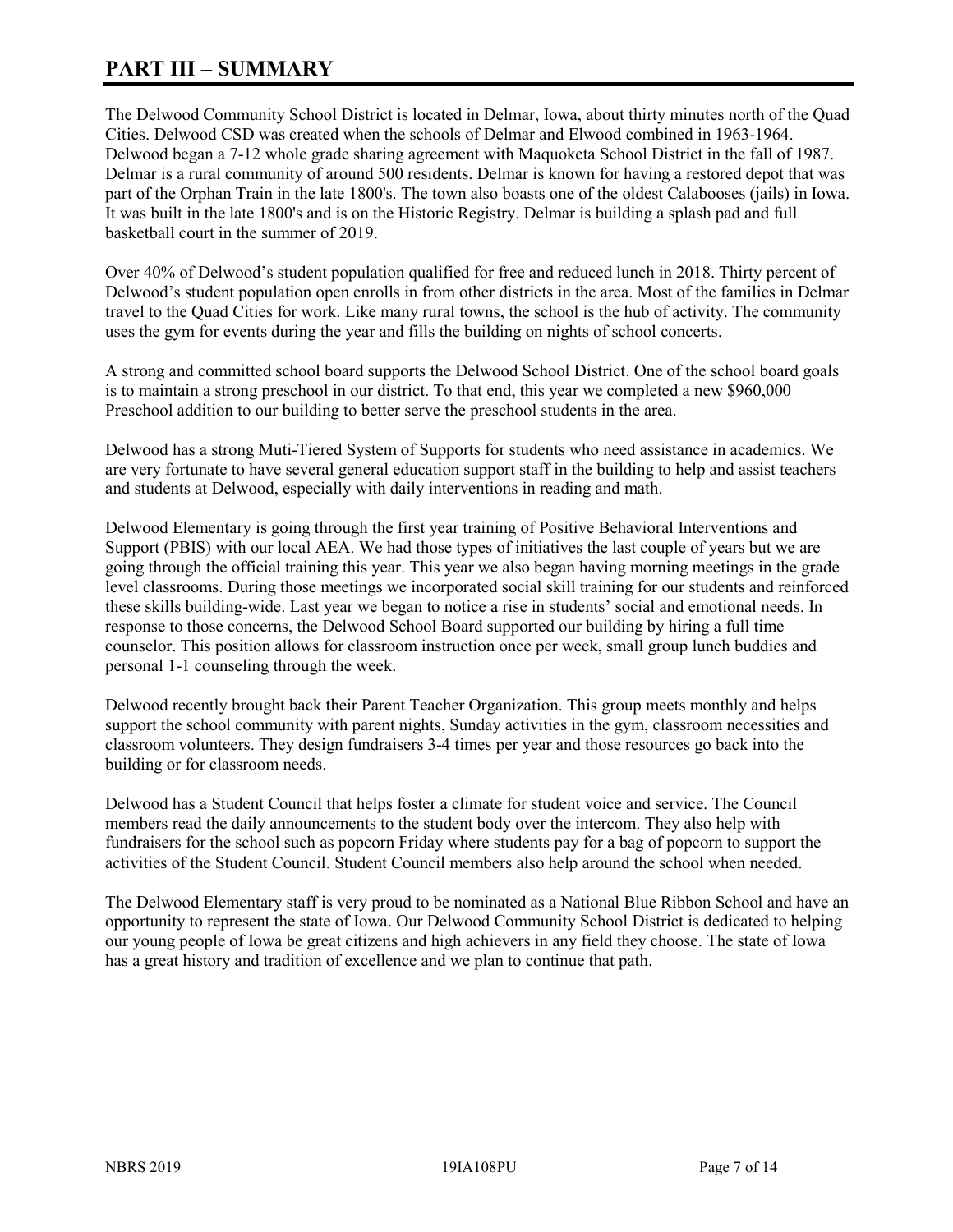# **1. Core Curriculum:**

## **1a. Reading/English language arts:**

The staff at Delwood Elementary provides a rich Reading/Language Arts curriculum to all our students. We have reviewed the Iowa Core Standards and have evaluated our "Priority Standards" during professional development throughout the year. Our grade level teachers have been using Standard Referenced Grading and Reporting for the last two years and have completed the evaluation of priority standards for Reading and Math.

Our reading curriculum was purchased after a strong vetting process and teachers use this in their daily practice. Our upper elementary grades incorporate novels and connect this to their social studies standards. Teachers also have the opportunity to use their own creativity as they work through the standards. Our students are exposed to whole group instruction, small group differentiation and independent practice. Delwood has tremendous paraeducator support for our teachers. We believe that small group instruction allows for specific skill work, enrichment and support for all learners. Students are exposed to print from a variety of resources daily. Students are enriched within the text and given opportunities to self-monitor and self reflect daily.

#### **1b. Mathematics:**

Delwood has used the same math curriculum the last 10 years with a more recent edition update last year. Our teachers believe in the spiraling advantage this curriculum offers along with the technology component. Units are continually reinforced throughout the year and the standards are reviewed consistently. The last 3- 5 years of assessment data has shown grades 2-6 scoring 90% and above on Iowa Assessments.

Our upper grades use the Multi Tiered Systems of Support time to use flexible grade groupings and teachers for math. Students move between grade levels to receive support in the areas of their need and extension activities, and not necessarily by grade level. Students at all grade levels also use their MTSS time for specific math programs that have been found to be researched based and computer aided.

# **1c. Science:**

Delwood has evaluated the new Next Generation Science Standards and have examined the science curriculum we use in conjunction with these standards. We use specific kits from our AEA and have found those to be hands on, aligned to the NGSS and engaging. Our science scores have consistently been in the low 90% and have great success with their resources.

Delwood CSD recently purchased a new STEM program that impacts all students in grades K-6. The program is called Defined STEM and it engages students through project based learning and aligns to the Iowa Core. The lessons are relevant, encourage critical thinking and collaboration and provide an authentic assessment of their understanding. Teachers are provided with all of the essential project design elements needed to implement and assess high-quality project based learning: interdisciplinary performance tasks, literacy tasks, engaging videos, research resources, an assessment manager and more. Real-world videos set the stage for each lesson by showing the practical application of STEM educational concepts within a company/industry. Performance and literacy tasks built around a specific job ask the students to apply the knowledge learned in a real-world scenario. Our students love the new Defined STEM units and we feel that many of the skills are exactly what employers are looking for: creativity, collaboration and the ability to communicate and think outside the box.

# **1d. Social studies/history/civic learning and engagement**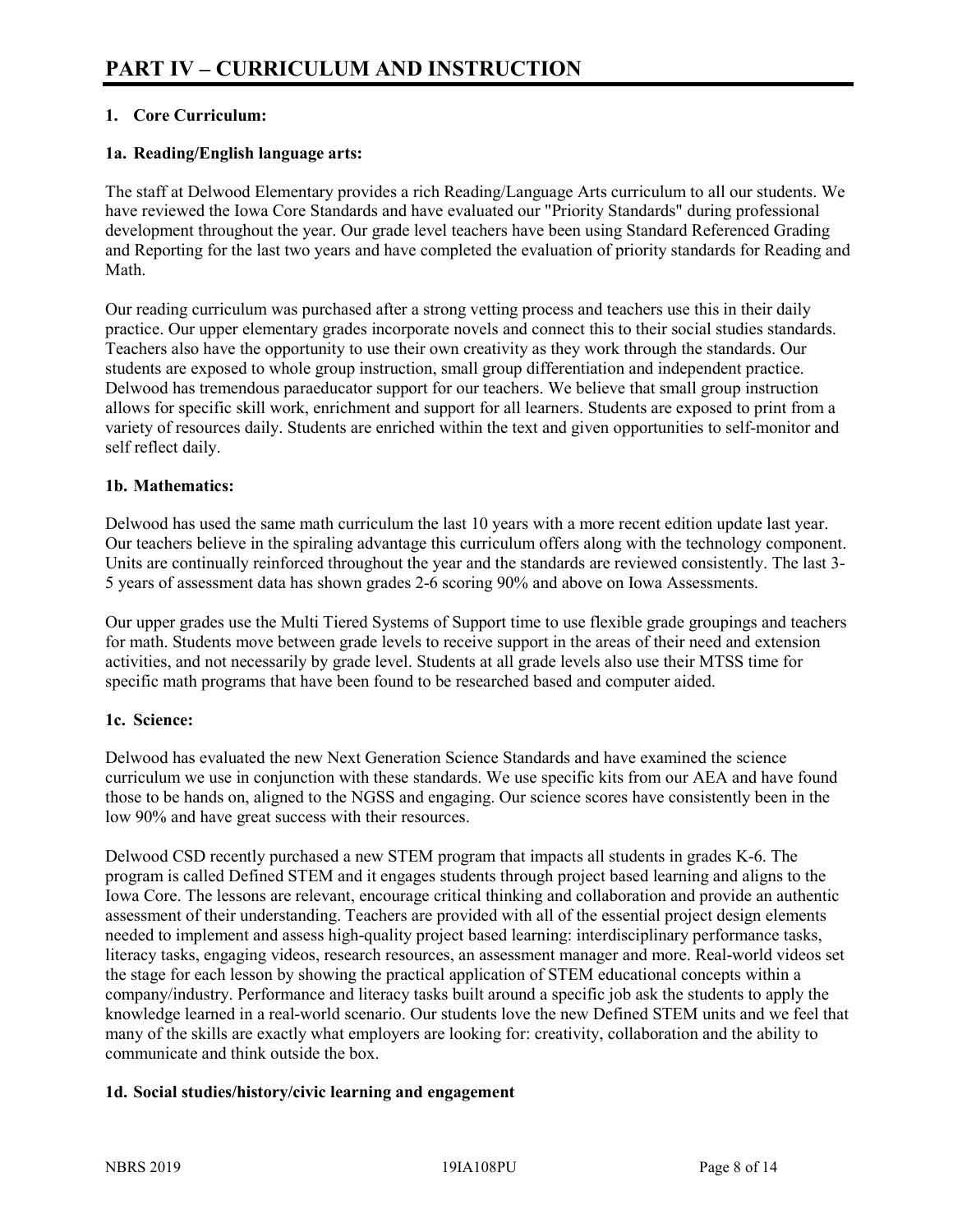Delwood is using the new Social Studies Standards developed within the last year. We have two teachers that are attending trainings throughout the year. They provide support and training to our other grade level teachers. Social studies curriculum also includes applying the 21st Century skills, which become imbedded throughout the lessons. Two years ago our students had the opportunity to partner with the University of Iowa on a community-wide project. The project included community interviews and discovering the connection of past and present.

#### **1e. For secondary schools:**

#### **1f. For schools that offer preschool for three- and four-year old students:**

Delwood Elementary has been a licensed Center since 2015. The Iowa Statewide Voluntary Preschool Program for Four-Year-Old Children (SWVPP) is an important part of the state's comprehensive early childhood effort, providing more opportunities for young children to access quality preschool and enter school ready to learn. Our preschool programs serve 3 and 4-year-old children with a range of abilities representing the social, linguistic, cultural, and economic diversity of families within the Delwood area. We have a morning and an afternoon program with wrap around childcare services throughout the day. Our before school program starts at 7:00 AM for families that need the service. We also have an after school program that ends at 5:30 to support the wrap around care needed in our community.

The Creative Curriculum for Preschool is a comprehensive, research-based curriculum that features exploration and discovery as a way of learning, enabling children to develop confidence, creativity, and lifelong critical thinking skills. It is designed to help educators at all levels of experience plan and implement a developmentally appropriate, content-rich program for children with diverse backgrounds and skill levels. The 38 research-based objectives are the heart of the curriculum and define the path teachers take with children in their classroom. They inform every aspect of teaching, include predictors of school success, and are aligned with state early learning guidelines and the Head Start Early Learning Outcomes Framework.

Preschool teachers utilize the GOLD Assessment system to provide comprehensive learning reports for families and other stakeholders within the community. At Delwood we see an increase in kindergarten development with students who have had our 3 and 4 year old preschool, as to those who have not attended.

# **2. Other Curriculum Areas:**

Delwood students participate in vocal music at least 2 times per week. We just recently started a Fine Arts Night at Delwood. We have students play musical vignettes throughout the building while the art students display and explain their art projects centered on a specific theme. This is incorporated as a fundraising opportunity for 5th/6th grade band and yearly field trips.

Delwood has a teacher who splits their day between media/library and physical education. Our objective in PE is to provide a safe and supportive classroom where all students can enjoy physical activity. Our PE teacher incorporates health, fitness, eating and outside activity for better health. Students participate in Jump Rope For Heart and Walk Across Iowa every year.

Students have morning meetings at least 3 times per week that revolve around Boystown social skills training. Teachers have specific lessons around 16 social skills that involve practicing and role-playing. These skills are posted in the cafeteria and in classrooms, and teachers reference and review these on a when needed basis in the 2nd semester. The language used in these skills becomes embedded into the culture of the building. Delwood's school counselor focuses on essential standards from the American School Counselor Association. Each grade level meets with the school counselor at least once a week. The counselor and grade level teacher talk about specific skills that need to be addressed and lessons then support those specific skills. Our counselor has lunch groups specific to certain needed topics and meets with students individually throughout the week.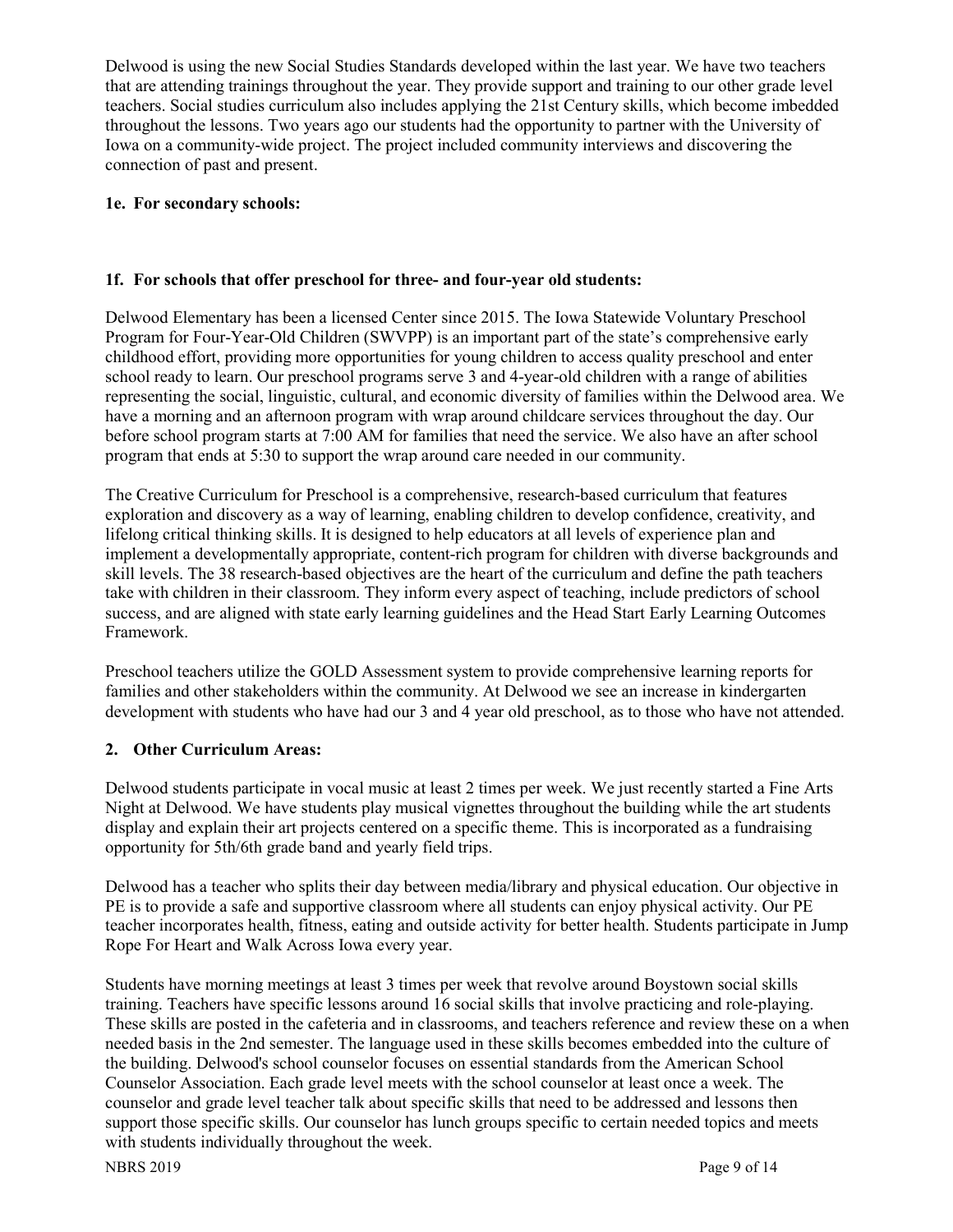#### **3. Special Populations:**

At Delwood Elementary we believe all students can learn. We truly believe in the word YET! It is a growth mindset belief that when we provide quality research-based interventions and progress monitor those interventions, we will see success.

Students who have not met benchmark in the Fastbridge/Curriculum Based Measurement are progress monitored weekly. We take these assessments 3 times per year along with the Measures of Academic Progress (MAP) We use weekly formative assessments at each grade level and determine if those are having the impact we desire. Teachers determine next steps when an intervention change is appropriate. Our entire staff works diligently to support and provide quality interventions daily to those students who have not yet achieved mastery. I love Fridays! Students come to me throughout the day to show me their graphs of progress. We believe that when students self reflect and monitor their own learning they will be more engaged with the learning.

We try to use a full 90-100 minutes daily to deliver instruction in reading and math, using various programs. During that time, students receive whole group instruction, small group specific instruction to skills and independent practice. It is common to see teachers, and support staff working with students in small groups in our building. The reading curriculum also uses differentiated texts to support varied levels of learning. This allows students to access the standards and still be reading rich and informative texts. We also use myOn Reader, which has thousands of books at different levels of lexile scores. When used consistently throughout the year our students have accessed hundreds of extra hours in and out of school with text. Our school also uses MTSS time for math. We have flexible grouping in grades 4-6th grade and students are grouped every few weeks based on need in the math standard. We have designated 30 minutes daily for this to occur. We also use ST Math during the day, which is a research-based program that engages the brain with pictures of mathematical concepts.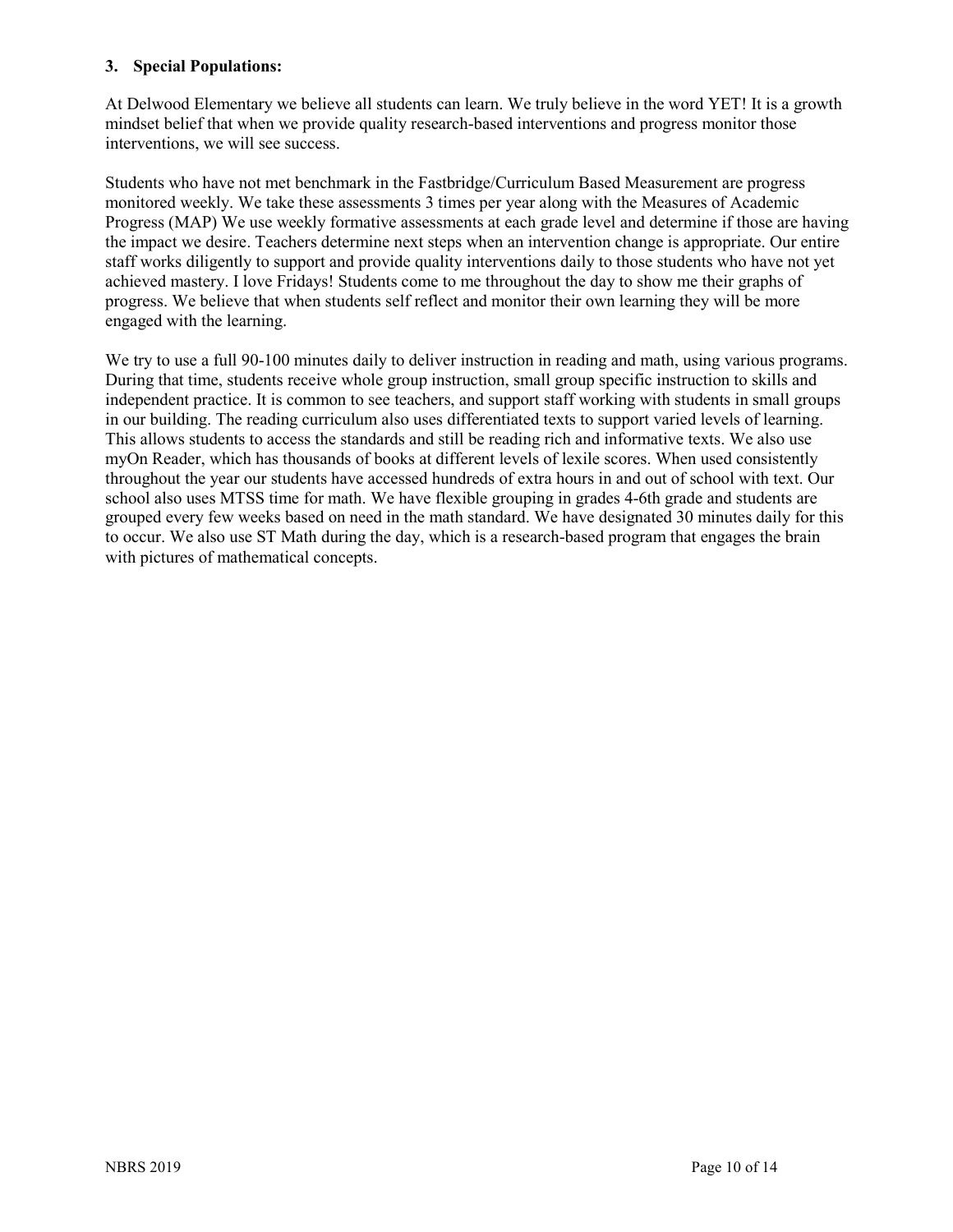## **1. School Climate/Culture:**

Delwood Elementary has been using Positive Behavior Interventions and Supports for the last 3 years. We have just officially gone through year 1 of our PBIS training. We have school-wide behavior expectations, positive quarterly assemblies based on our PBIS expectations and a weekly R.O.C.K student Award. ROCK stands for Respect your school, Others deserve respect, Celebrate success and Keep doing your best.

We recently created a red ticket system. Teachers award red tickets to each other or to their classes when expectations are being met or noticed. These tickets are placed in class-specific containers in our cafeteria where all the students can see them. At the end of the week the tickets are counted for each class. The principal goes to the winning classroom for the week and announces it over the intercom at the end of the day.

We have also incorporated morning meetings 3 times per week with social skill training. We use the Boystown social skills model and incorporate those into our daily lessons. This year we went from a part time counselor to a full time position. This has helped support those students who need small group counseling and behavioral supports.

#### **2. Engaging Families and Community:**

Delwood is a small community that strongly supports its school and high expectations. Our mission statement involves education and parental support: "Delwood Community School District strives to meet the individual needs of children in a family atmosphere, promoting positive and creative learning." We strive to build positive relationships with families and our community.

At the beginning of the year we have an open house so parents can come to school and visit with the teachers to learn more about the classroom and the routines. Our Preschool teachers schedule family home visits early in August to share their procedures and provide parents an opportunity to share more information about their student and family. We also have parent-teacher conferences two times a year and have above 95% participation in those conferences.

The school provides a monthly newsletter to share information about what is happening in various classrooms and information from the principal/superintendent. The school also monitors its website and updates information weekly for parent access.

The superintendent is active in the community with the Lion's Organization and Delmar Development Committee. He also effectively uses Twitter for positive communication about what is happening at school and uses the local radio station to discuss topics on air at least two times a year.

Delwood recently reinstated the parent teacher organization. It is made up of a small group of parents who meet monthly to discuss how to support the school, teachers, administration and the community. The PTO also schedules Sunday Funday through the winter months to bring families to the school. These are fun gym activities to get people exercising or playing games with their children and others. PTO also schedules parent nights that help teach and inform parents of internet safety and trauma.

Delwood has a School Advisory Committee that meets a couple of times a year. They bring thoughts and ideas to administration and the administration shares upcoming projects and student achievement data.

Teachers communicate regularly with parents through Class Dojo, Google classroom, phone calls, emails, and a daily planner. The Delwood School District has a very positive relationship with the Maquoketa Sentinel Newspaper and had several stories written in the last year. We also have parent volunteers within the building to help teachers with classroom tasks and celebrations.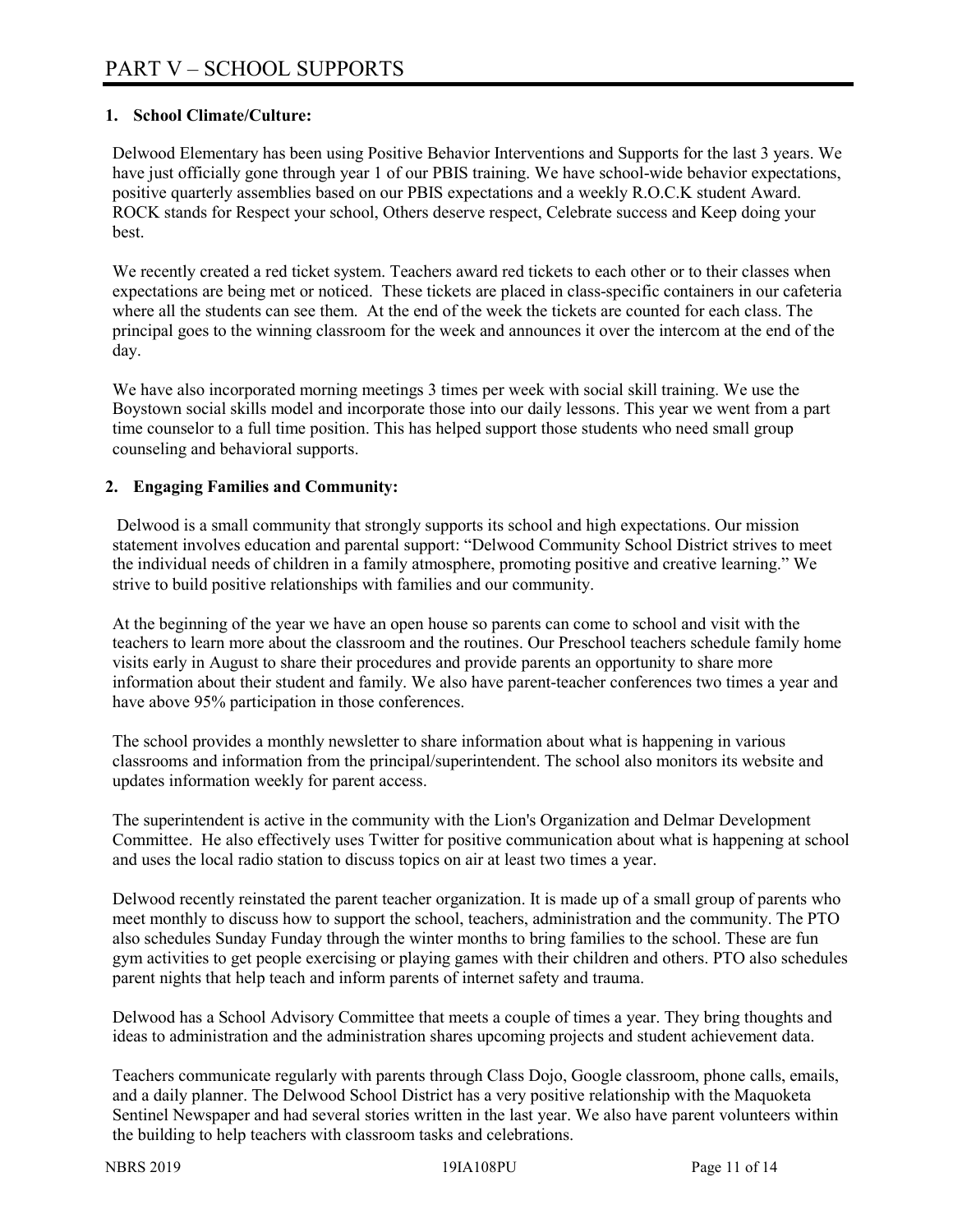#### **3. Professional Development:**

The Delwood Elementary staff have engaged with the Iowa Core and have spent a large amount of time investing in Standards Referenced Grading and Reporting. Our teachers have gone through the math, reading, and language arts standards and prioritized them in each grade level. Along with prioritizing the standards, the teachers have looked at how students will show evidence of meeting those standards.

Professional development time is set aside every other Wednesday for Professional Learning Communities. Teams of teachers, support staff and special education teachers meet to look at academic and behavior data. Teachers share the responsibility of looking at the data and then helping to put together strategies for academic or behavior interventions. We believe that our professional development needs to be practical and incorporates strategies that can influence the learning environment in the classroom. Teachers have opportunities to attend conferences in the areas of reading, social studies, science and technology. Teachers then share that information with their peers during professional development opportunities throughout the year. Our teachers also have the opportunity to choose their own professional development learning opportunities through video sessions provided by administration through the year.

At Delwood we also believe in the use of technology to engage and make learning more relevant for students. The Delwood staff has been using Chrome books with the 4-6th grade students and Ipads in the early grades. The upper elementary students interact with technology daily and use that technology to enhance the standards and curriculum.

Our Delwood staff also engages in climate and culture activities that benefit classroom management. We have provided professional development around Boystown Strategies and PBIS throughout the year. We have a PBIS team that provides quarterly information and strategies to the staff.

#### **4. School Leadership:**

The Delwood School District has a Superintendent/Principal position. This person helps align the school board's goals and the building goals so that all stakeholders clearly understand the vision and mission of the school district. Having a superintendent/principal in the same position allows for a more direct approach to decision-making and policy implementation.

The philosophy of leadership is a unique style of shared and collaborative. The staff at Delwood plays an integral part in helping make decisions that impact the building. Since Delwood is a small rural school, the principal involves all staff in the process of curriculum, technology and climate choices. Next year the Superintendent will be shared with a neighboring district and the Delwood School District will be hiring a full time principal for the elementary building. This will help to streamline professional development and allow the principal more time and discussion with staff.

Delwood Elementary has a Building Leadership team that meets monthly to discuss climate, behavior and academics. This group is part of the Teacher Leadership Initiative in Iowa and they spend about an hour helping to plan initiatives or discuss building concerns that impact culture and climate. This group also looks at building-wide data and the Multi Tiered System of Supports that are in place and if the school is meeting all the needs of our students.

Delwood also uses an Instructional Coach that is a full time resource through the TLC process. This person works with teachers to find resources and interventions that supports student learning. The instructional coach also helps with data analysis, one-on-one intervention and helps plan staff development. We have used this position for the last several years and the staff appreciates the extra support, which this position fulfills.

The Delwood staff shares resources easily with each other and collaborates on Wednesday early outs in PLC teams. This allows for a more shared leadership style where all participants have a leadership role. Our PLC teams work together to find solutions to academic and behavioral concerns. The Delwood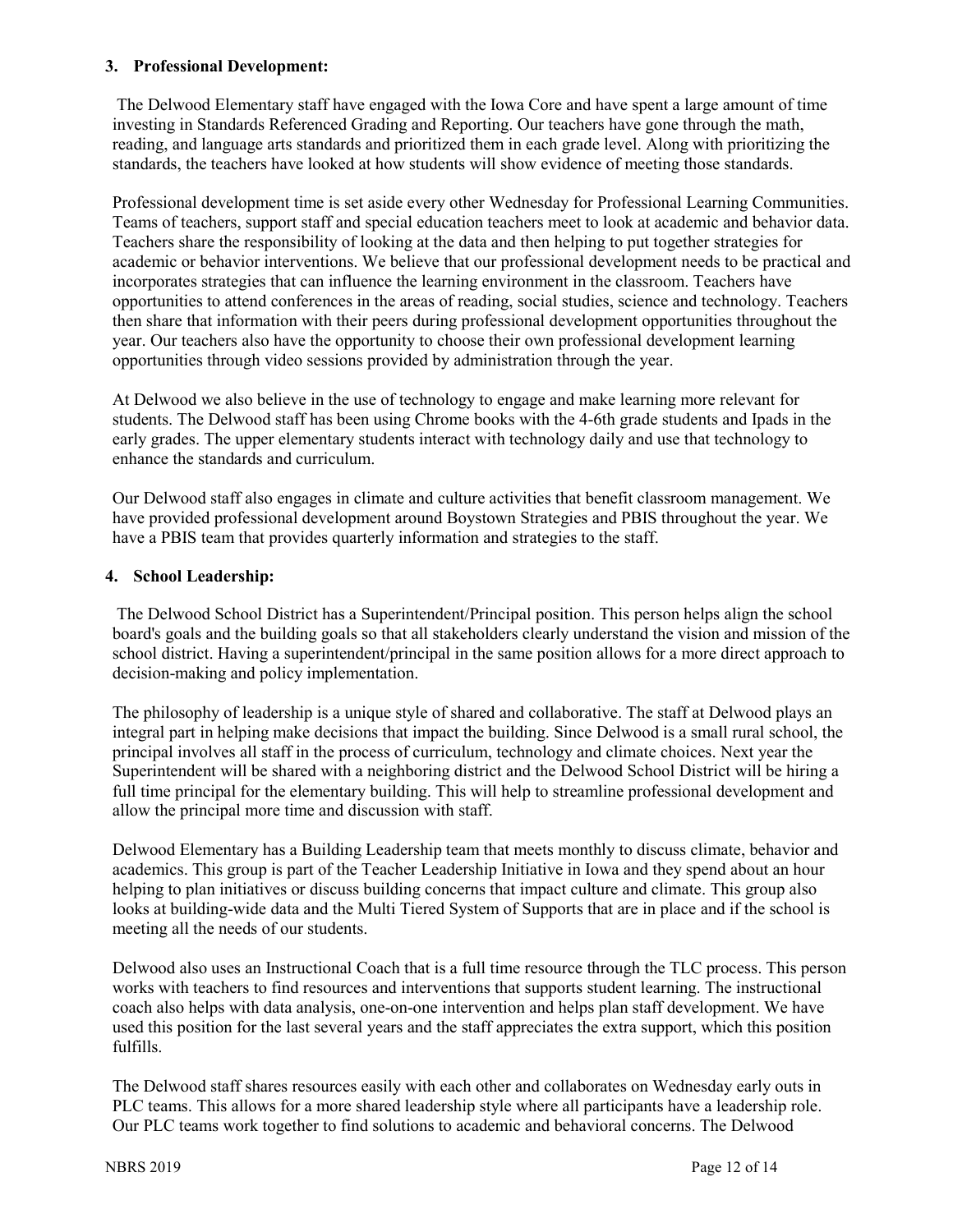teachers and staff are a family of learners that want what's best for students. They go above and beyond helping students in our building.